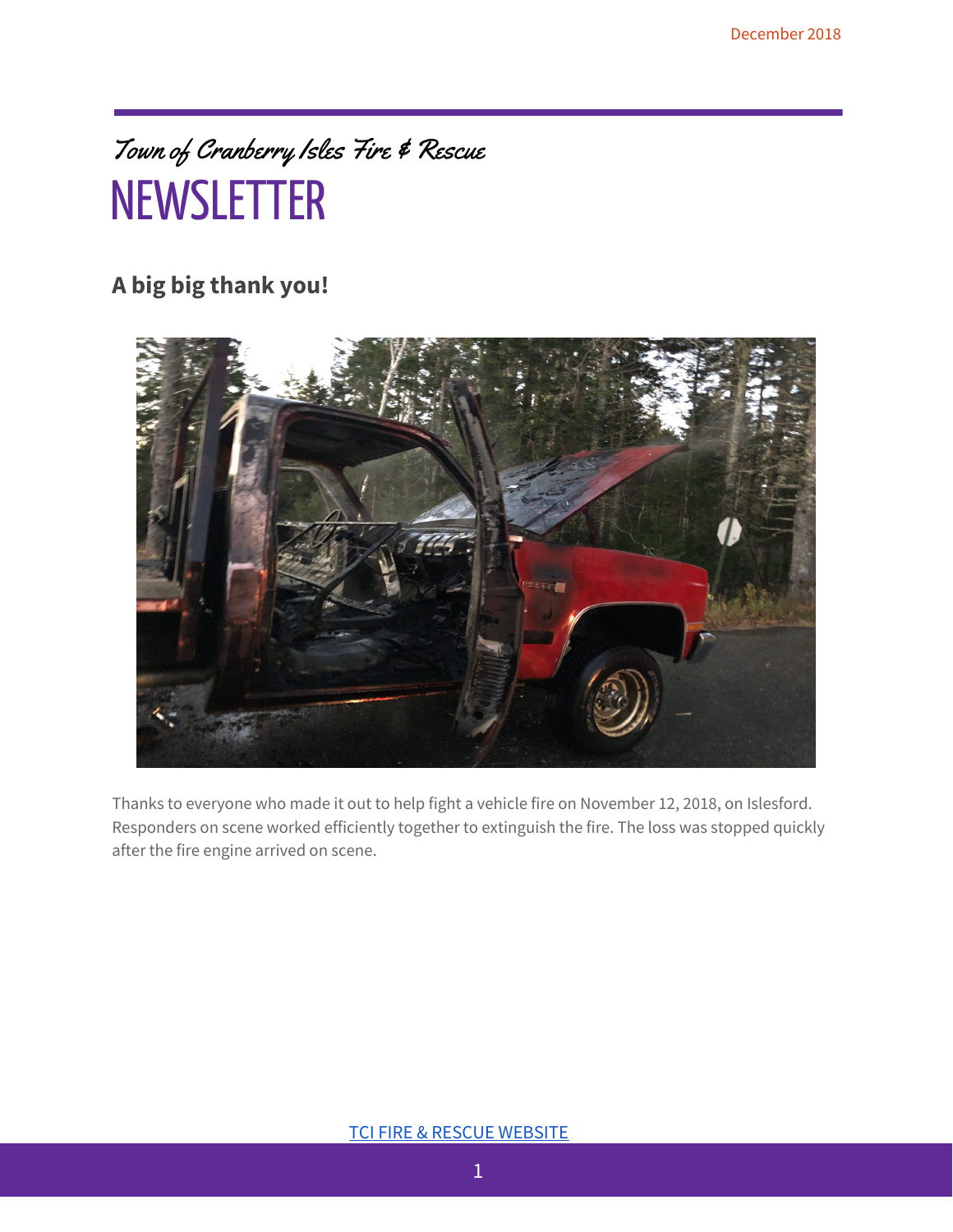

The IVFD and GCIVFD recently received two new gas meters (one for each department). These meters are made by Honeywell and check for a variety of adverse air conditions. They are small clip on units that can be worn directly attached to turnout gear. We can use them to check for carbon monoxide in a home, or to check for adverse air conditions while performing overhaul, among other things.

Training on the new meters will most likely come in the form of video as well as hands on overview.

#### **Budget:**

It is budget season. You can view the 2019 [Budget](https://docs.google.com/spreadsheets/d/1SKP1puQOlvWNxzMbnQkQ_5ZSgO-Oerhg5O9J5X8BkMk/edit?usp=sharing) by clicking the link. We have some big expenses that will be on the warrant for 2019. A new tanker for Great Cranberry VFD at \$350,000 (payments to start in 2020). As well as a cistern project. Bids will go out for the cistern project in early December so that we can have a more concrete idea of the costs. The tank itself will cost \$58,000. This is a 30,000 gallon tank. The Islesford tank only holds 21,000 gallons. The Cistern is set to be placed near the fuel pump on Great Cranberry Island on town owned property.

#### Benches in Memoriam of Hugh



After some discussion back and forth with Boatworks, this is the conceptualized design for Hugh's bench. Boatworks will be facilitating the build rather than using a kit.

Look for more information in the coming months on when you can get involved with the build!

#### TCI FIRE & RESCUE [WEBSITE](https://sites.google.com/tcipublicsafety.org/publicsafety/home?authuser=1)